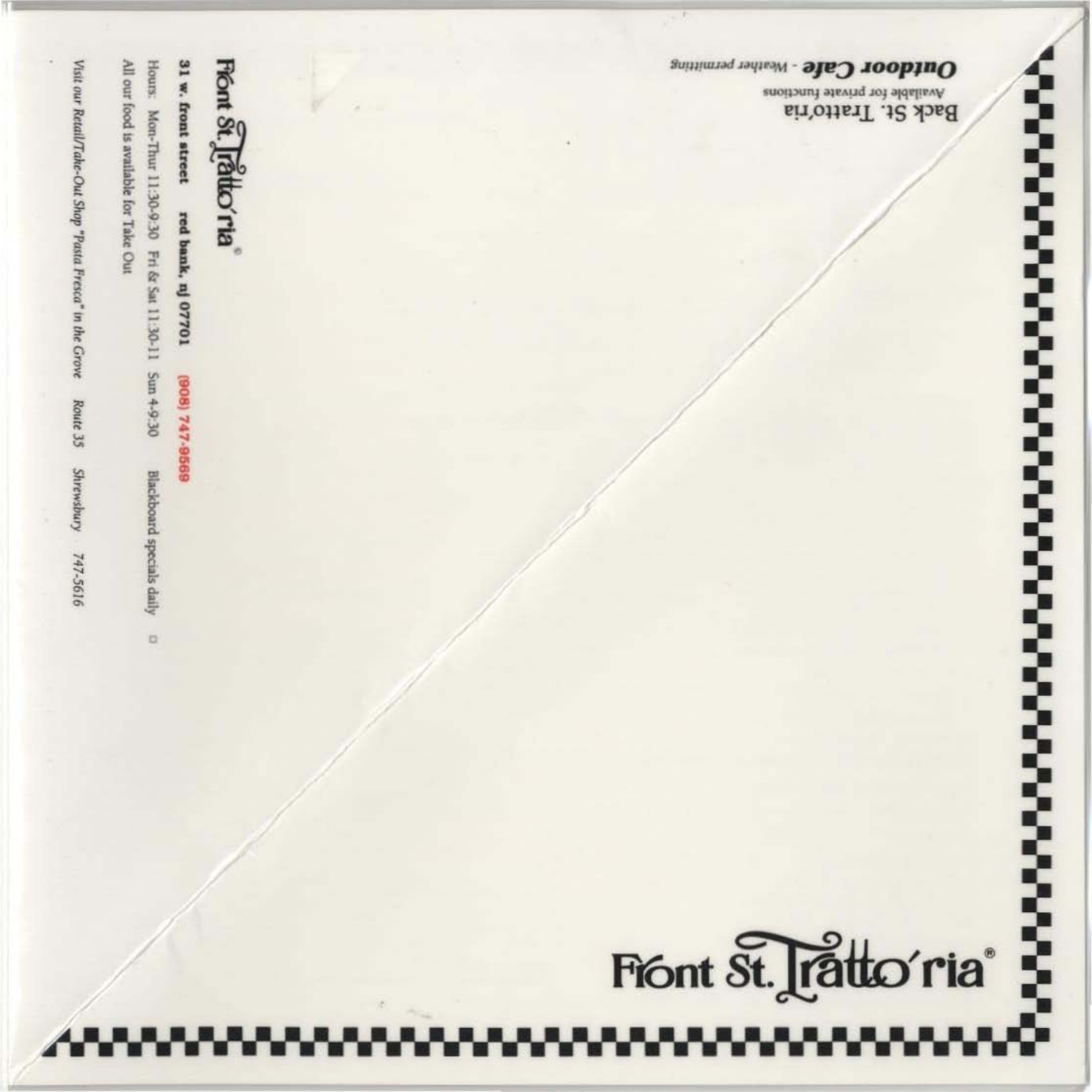| <b>Thin Crust Pizza</b>                                                                                                                                                                                                    |                                                                               |                                                                                                |                                                           |                                                               | Individual                                                                                                      | Large<br>8 Slices     |
|----------------------------------------------------------------------------------------------------------------------------------------------------------------------------------------------------------------------------|-------------------------------------------------------------------------------|------------------------------------------------------------------------------------------------|-----------------------------------------------------------|---------------------------------------------------------------|-----------------------------------------------------------------------------------------------------------------|-----------------------|
| 1. The Classic<br>Homemade tomato sauce with Mozzarella cheese, herbs & spices                                                                                                                                             |                                                                               |                                                                                                |                                                           | 5.85                                                          | 10.95                                                                                                           |                       |
| <b>Each Additional Topping</b><br>(We only charge for the first three toppings. Over 3 no extra charge<br>Special pizza #2 thru # 14, extra toppings are no charge.)                                                       |                                                                               |                                                                                                |                                                           |                                                               | .95                                                                                                             | 1.50.                 |
| 2. Five Cheeses                                                                                                                                                                                                            |                                                                               |                                                                                                |                                                           |                                                               |                                                                                                                 |                       |
|                                                                                                                                                                                                                            | Gorgonzola, Provolone, Mozzarella, Parmesan & Romano cheese with tomato sauce |                                                                                                |                                                           |                                                               | 7.95                                                                                                            | 15.75                 |
| 3. Ricotta Pesto Pizza<br>Homemade Pesto, Ricotta & Mozzarella cheeses & black olives                                                                                                                                      |                                                                               |                                                                                                |                                                           | 7.95                                                          | 15.75                                                                                                           |                       |
| 4. Eggplant Rosette                                                                                                                                                                                                        | Fresh baked eggplant and Mozzarella cheese with herbs, spices & tomato sauce  |                                                                                                |                                                           |                                                               | 7.50                                                                                                            | 15.50                 |
| 5. The P.O.P.<br>Pepperoni, onions, peppers & tomato sauce                                                                                                                                                                 |                                                                               |                                                                                                |                                                           | 7.95                                                          | 15.50                                                                                                           |                       |
|                                                                                                                                                                                                                            | 6. Michael's Favorite<br>Zucchini, mushrooms, HOT peppers & tomato sauce      |                                                                                                |                                                           |                                                               | 7.95                                                                                                            | 15.50                 |
| <b>Stuffed Pizza</b><br>A Deep Dish Style Pan Pizza filled                                                                                                                                                                 | 7. Fresh Tomato Pie<br>Fresh tomatoes with garlic, sausage, herbs & spices    |                                                                                                |                                                           |                                                               | 7.95                                                                                                            | 15.50                 |
| with Mozzarella cheese plus the stuffings<br>of your choice topped with an additional                                                                                                                                      | 8. The Florentine<br>Artichoke hearts, Imported Ham & tomato sauce            |                                                                                                |                                                           | 7.95                                                          | 15.75                                                                                                           |                       |
| layer of crispy pizza dough. Our homemade<br>tomato sauce served on the side<br>Please allow 20 minutes for cooking.                                                                                                       |                                                                               | 9. The Mexican<br>Monterey Jack cheese, sharp Cheddar, tomatoes<br>green peppers & HOT peppers |                                                           |                                                               | 7.95                                                                                                            | 15.75                 |
| Large serves 4<br>Medium serves 2                                                                                                                                                                                          |                                                                               | 10. Clam Pie                                                                                   |                                                           |                                                               |                                                                                                                 |                       |
| 1. The Standard w/Mozzarella, herbs & spices Med 9.95 Lg 12.95                                                                                                                                                             |                                                                               | Clams, onions, sausage, green peppers                                                          |                                                           |                                                               |                                                                                                                 |                       |
| <b>Each Additional Topping</b><br>We only charge for the first three toppings.<br>Over 3 no extra charge. Special stuffed pizzas                                                                                           | Med .95<br>Lg 1.50                                                            | and garlic<br>11. The Milanese                                                                 | Roasted red peppers, olives, Ricotta<br>& Parmesan cheese |                                                               | 7.95<br>7.95                                                                                                    | 15.75<br>15.75        |
| #2 thru # 8, extra toppings are no charge.                                                                                                                                                                                 | Med 12.75 Lg 16.95                                                            |                                                                                                | 12. Val's Favorite (Roletine)                             |                                                               |                                                                                                                 |                       |
| 2. Vegetarian w/peppers, mushrooms & onions                                                                                                                                                                                |                                                                               | Med 12.75 Lg 16.95                                                                             | Eggplant stuffed with Ricotta                             |                                                               |                                                                                                                 |                       |
| 3. San Gennaro w/sausage, peppers & onions<br>4. Soho w/broccoli & mushrooms                                                                                                                                               |                                                                               | Med 12.50 Lg 16.50                                                                             |                                                           | cheese, herbs, spices & tomato sauce                          | 7.95                                                                                                            | 15.75                 |
|                                                                                                                                                                                                                            |                                                                               | Med 12.50 Lg 16.50                                                                             |                                                           | 13. Northside's Favorite<br>Meatballs, Ricotta & tomato sauce | 7.95                                                                                                            | 15.75                 |
| 5. Eggchini w/zucchini & eggplant                                                                                                                                                                                          |                                                                               | Med 12.50 Lg 16.50                                                                             |                                                           | 14. "Your Hearts" Favorite                                    |                                                                                                                 |                       |
| 6. Spinach w/spinach & mushrooms                                                                                                                                                                                           |                                                                               | Med 12.50 Lg 16.59                                                                             |                                                           | Low Fat Cheese                                                |                                                                                                                 |                       |
| 7. Little Italy w/pepperoni & onions<br>8. "Sponda Rosa" (Red Bank) w/meatballs. Ricotta & onions                                                                                                                          |                                                                               | Med 12.50 Lg 16.95                                                                             |                                                           | with any 3<br>Toppings                                        | 7.95                                                                                                            | 15.75                 |
| <b>Appetizers &amp; Side Orders</b>                                                                                                                                                                                        |                                                                               |                                                                                                |                                                           |                                                               | <b>Stuffing and Toppings</b>                                                                                    |                       |
| Hot Italian Breadsticks 2.95 □ Garlic Bread 2.25 □ Garlic Bread with melted Mozzarella 2.95 □<br>Soups of the Day 2.50 <sup>o</sup> Meatballs 4.25 <sup>o</sup>                                                            |                                                                               |                                                                                                |                                                           |                                                               | Mushrooms a Imported Ham a Zucchin<br>Ricotta [ Anchovies [ Artichokes [ ]<br>Eggplant [ Broccoli [ Sausage [ ] |                       |
| <b>House Specialties</b>                                                                                                                                                                                                   |                                                                               |                                                                                                |                                                           |                                                               | Fresh Tomatoes Q Spinach Q                                                                                      |                       |
| Please allow 15 minutes for cooking.<br>Marinara Sauce w/Linguine 6.95 n<br>Meat Sauce w/Linguine 7.95 0<br>Homemade Meatballs w/Linguine 8.95 0<br>White Clam Sauce w/Linguine 9.95 0<br>Red Clam Sauce w/Linguine 9.95 0 |                                                                               | Chicken Breast "Trattoria Style" 9.95 0                                                        |                                                           |                                                               | Sun-dried Tomatoes [1]                                                                                          |                       |
|                                                                                                                                                                                                                            |                                                                               | Stuffed with riccota cheese, served over a bed of linguine                                     |                                                           |                                                               | California Olives [<br>Extra Cheese D                                                                           |                       |
|                                                                                                                                                                                                                            |                                                                               | Eggplant Parmigiana 9.25 0                                                                     |                                                           |                                                               |                                                                                                                 | Hot Peppers <b>El</b> |
|                                                                                                                                                                                                                            |                                                                               | Served with side of linguine                                                                   |                                                           |                                                               |                                                                                                                 | Pepperoni <b>II</b>   |
|                                                                                                                                                                                                                            |                                                                               | Lasagna of the Day 9.25<br>Served with vegetable blanch of zucchini, broccoli & mushrooms      |                                                           |                                                               |                                                                                                                 | *Additional<br>Side   |
| Fresh Pesto, Cream & Pine Nuts w/Linguine 9.95 D<br>Childs Portion of Pasta Marinara 4.25 0                                                                                                                                |                                                                               | Ravioli 9.25 □<br>Filled with Ricotta & Pecorino Romano cheese                                 |                                                           |                                                               |                                                                                                                 | of Sauce<br>To G<br>g |
|                                                                                                                                                                                                                            |                                                                               |                                                                                                |                                                           |                                                               |                                                                                                                 |                       |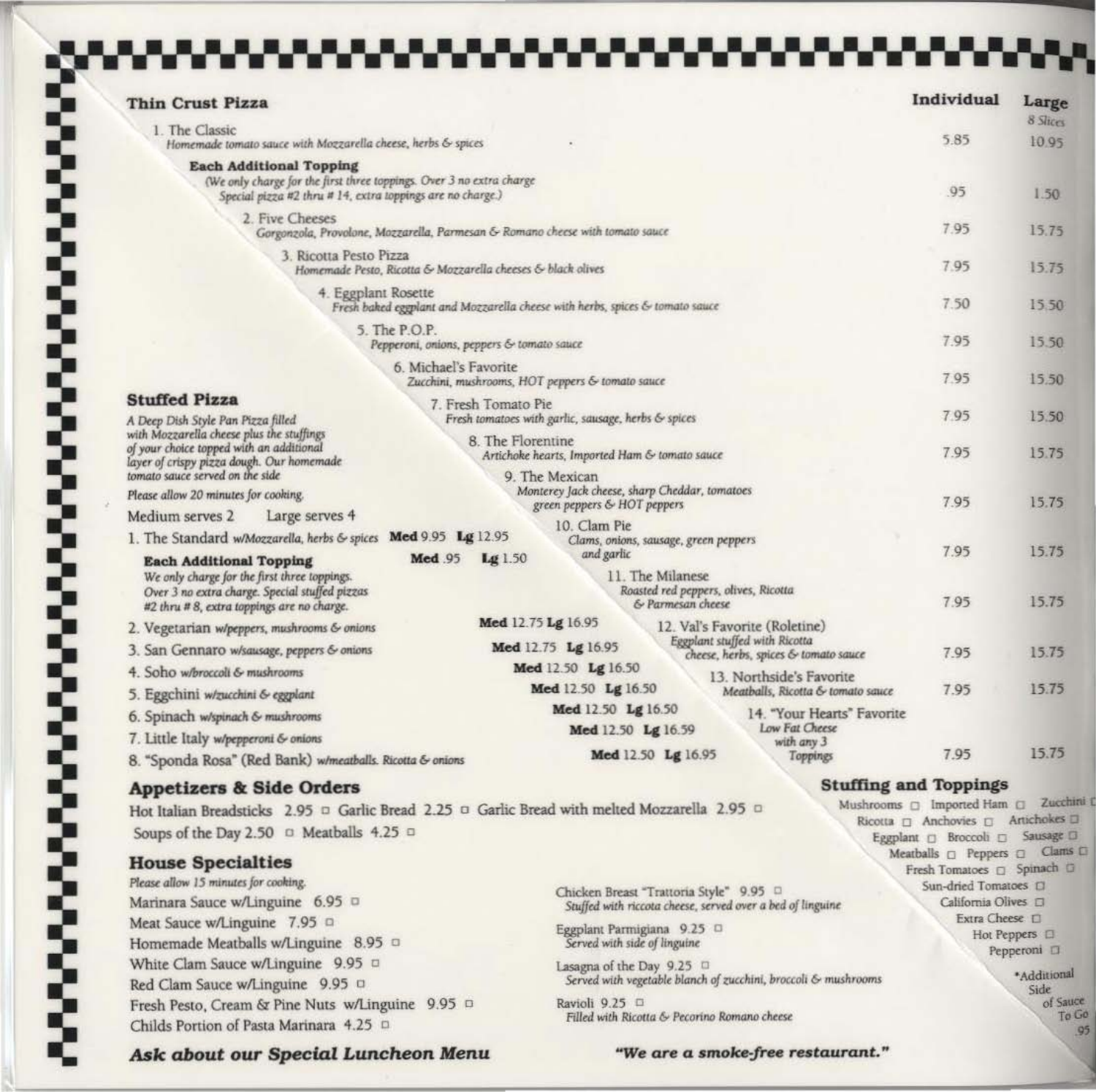#### **The Four Seasons Pizza**

A sampling of four of the most popular pies - Pesto, 5-Cheese, Mexican & Fresh Tomato

Large 16.75

#### **Foccaccio-Stuffed Italian Sandwiches**

A homemade style of Italian bread cooked to order with olive oil, onions, garlic, Rosemary & other spices. Then while hot, filled with various cold meats, cheese, lettuce & tomato 

- 1. Salami with Provolone
- 2. Imported Ham with Mozzarella
- 3. Fresh Tomatoes & Onions with Provolone
- 4. Pepperoni with onions & Mozzarella
- 5. Baked Eggplant and Mozzarella

## **Calzones**

Made fresh from scratch, baked not fried, stuffed calzones. All come filled with Mozzarella & Ricotta heeses, and are served with sauce on the side.

- 1. The "Traditional" fresh Ricotta & Mozzarella cheeses 5.95 **Each additional calzone stuffing** .95 We only charge for the first two stuffings. Over two there is no charge. Calzone #2 thru #5 there is no charge for extra stuffings.
- 2. The "St. James" w/sausage 6.95
- 3 The "Vegetarian" w/tomatoes, mushrooms, onions & peppers 6.95
- 4 The "Mezzaluna" w/Imported Ham, peppers & onions 6.95
- 5 The "Mexical" w/Monterey Jack & Cheddar cheeses. green peppers, hot peppers & tomatoes 6.95

# **French Pizza Bread**

- <sup>1</sup> The "Original" French Bread w/tomato sauce & Mozzarella 5.50
	- **Each additional french bread topping** .95 We only charge for the first two toppings. Over two there is no charge.
- 2 Broccoli and Mozzarella w/tomato sauce 5.95
- 3. Sausage and Peppers w/tomato sauce & Mozzarella 5.95
- 4 Sun Dried Tomatoes, Riccotta & Provolone 5.95

### Our Only "Sub" Sandwich

Meatball Parmigiana... Homemade meatballs. Melted Mozzarella and Tomato Sauce on semolina bread 5.50

6. Smoked Turkey Breast with Honey Mustard

- 7. BLT Bacon, Romaine and Tomato
- 8. Fresh Mozzarella and Red Roasted Peppers
- 9. Chicken Parmigiana Chicken Breast with Melted Mozzarella and Tomato Sauce
- 
- 
- 
- 

**Be Sure To Check Our Blackboards For Daily Specials** 



**Proposed Science** 

Will serve 2 as an appetizer 1. House "Special" Salad Hunks of Mozzarella cheese, artichoke hearts, bow-tie pasta in a pesto dressing 5.60

2. Antipasto Salad

Imported salami, Provolone cheese, tomatoes, cucumbers, black olives and Bermuda onions in an oil & red wine vinegar base with Parmesan Cheese 5.60

3. Tossed Salad Romaine Lettuce, mushrooms, olives, Bermuda onions, tomatoes, Pignoli nuts and grated Pecorino Romano. 4.50

4. "Fresh" Mozzarella Salad Fresh Mozzarella with tomatoes, pesto, Parmesan cheese, Pignoli nuts & Virgin Olive Oil  $6.25$ 

5. Chicken & Broccoli Salad With walnuts in a mustard and tarragon vinaigrette dressing 6.25 Dressings: Italian, French, Pesto, Mustard Tarragon, Honey Mustard, Oil and Vinegar

### Tortilla Pizza ... 7.95

Light and Crispy . . . 3 Layers of Tortilla, all come with Monterey Jack, cheddar cheese, guacamole sour cream and fresh tomato salsa

1. Vegetarian Tortilla w/mushrooms, onion, zucchini and tomato

2. Santa Fe Tortilla what cherry peppers, tomatoes and green peppers

3. ConCarne Tortilla w/ground beef and onions

4. Pollo Loco Tortilla w/sliced chicken breast and diced tomatoes

Beverages: San Pelligrino...1.75...Perrier...1.75 Orangina . . . 1.75 . . . Ice Tea . . . 1.50 . . . Coffee/Tea . . . . 90 Soda . . . 1.50 . . . Fresh Lemonade . . . 1.75

At Front Street Trattoria everything is made to order. To insure freshness & quality, nothing is made in advance. Please be patient and enjoy.